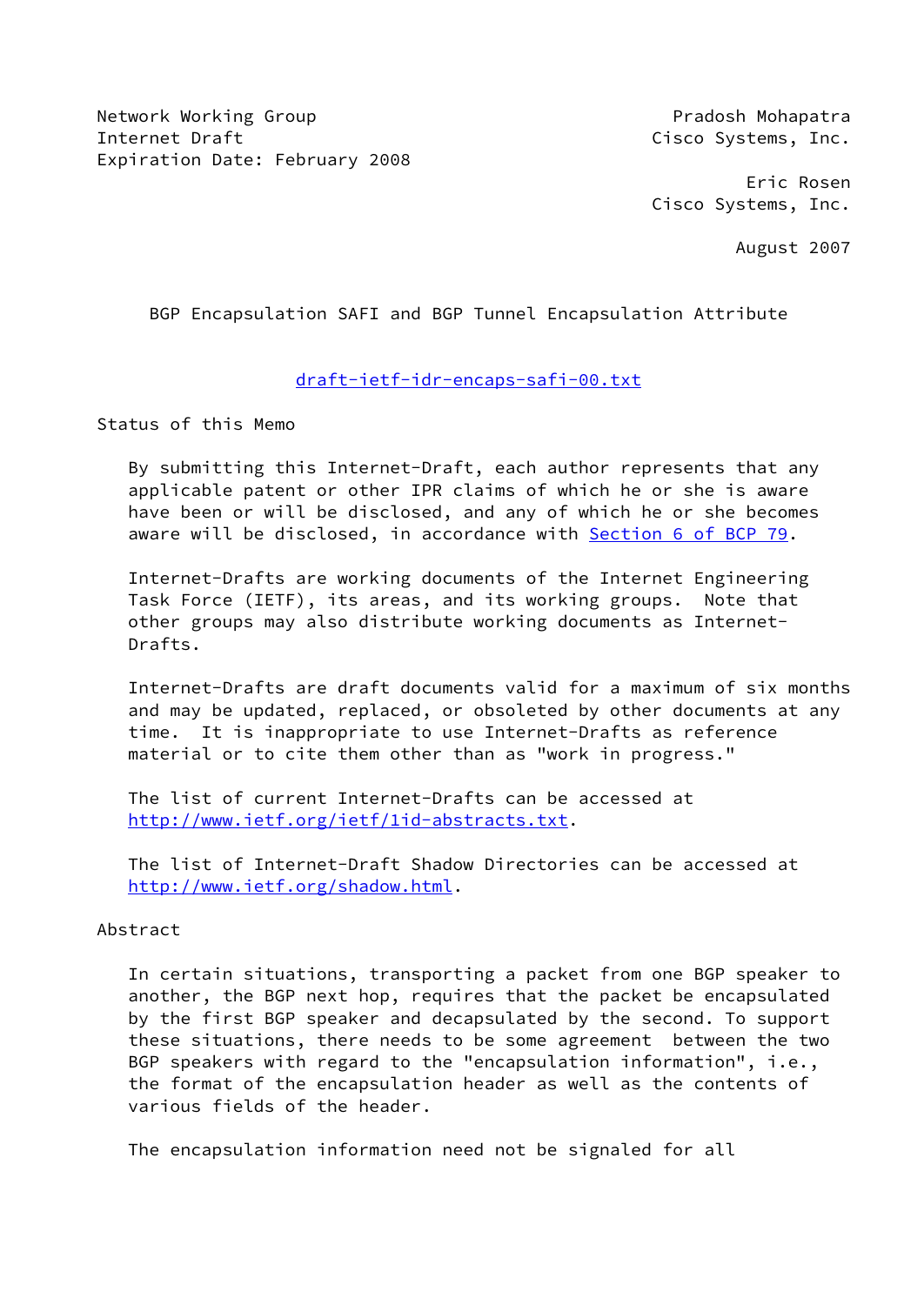## <span id="page-1-1"></span>Internet Draft [draft-ietf-idr-encaps-safi-00.txt](https://datatracker.ietf.org/doc/pdf/draft-ietf-idr-encaps-safi-00.txt) August 2007

 encapsulation types. In the cases where the signaling is required (such as L2TPv3, GRE with key), This draft specifies a method by which BGP speakers can signal encapsulation information to each other. The signaling is done by sending BGP updates using the "Encapsulation SAFI" and IPv4 or IPv6 AFI. In the cases where no encapsulation information needs to be signaled (such as GRE without key), this draft specifies a BGP extended community that can be attached to UPDATE messages that carry payload prefixes to indicate the encapsulation protocol type to be used.

# Table of Contents

|                 | Specification of requirements        | $\overline{2}$  |
|-----------------|--------------------------------------|-----------------|
| $\overline{2}$  |                                      | $\overline{3}$  |
| $\overline{3}$  | Encapsulation NLRI Format            | $\overline{4}$  |
| $\overline{4}$  | Tunnel Encapsulation Attribute       | $\overline{5}$  |
| 4.1             | Encapsulation sub-TLV                | $\overline{1}$  |
| 4.2             | Protocol Type sub-TLV                | $\underline{8}$ |
| 4.3             | Tunnel Type Selection                | 9               |
| 4.4             | BGP Encapsulation Extended Community | 9               |
| $\overline{5}$  | Capability advertisement             | 10              |
| $\underline{6}$ | Security Considerations              | 10              |
| $\overline{1}$  | IANA Considerations                  | 10              |
| $\underline{8}$ |                                      | 11              |
| $\overline{9}$  | Normative References                 | 11              |
| 10              | Informative References               | 11              |
| 11              |                                      | 11              |
| 12              | Full Copyright Statement             | 12              |
| 13              | Intellectual Property                | 12              |
|                 |                                      |                 |

# <span id="page-1-0"></span>[1](#page-1-0). Specification of requirements

 The key words "MUST", "MUST NOT", "REQUIRED", "SHALL", "SHALL NOT", "SHOULD", "SHOULD NOT", "RECOMMENDED", "MAY", and "OPTIONAL" in this document are to be interpreted as described in [\[RFC2119](https://datatracker.ietf.org/doc/pdf/rfc2119)].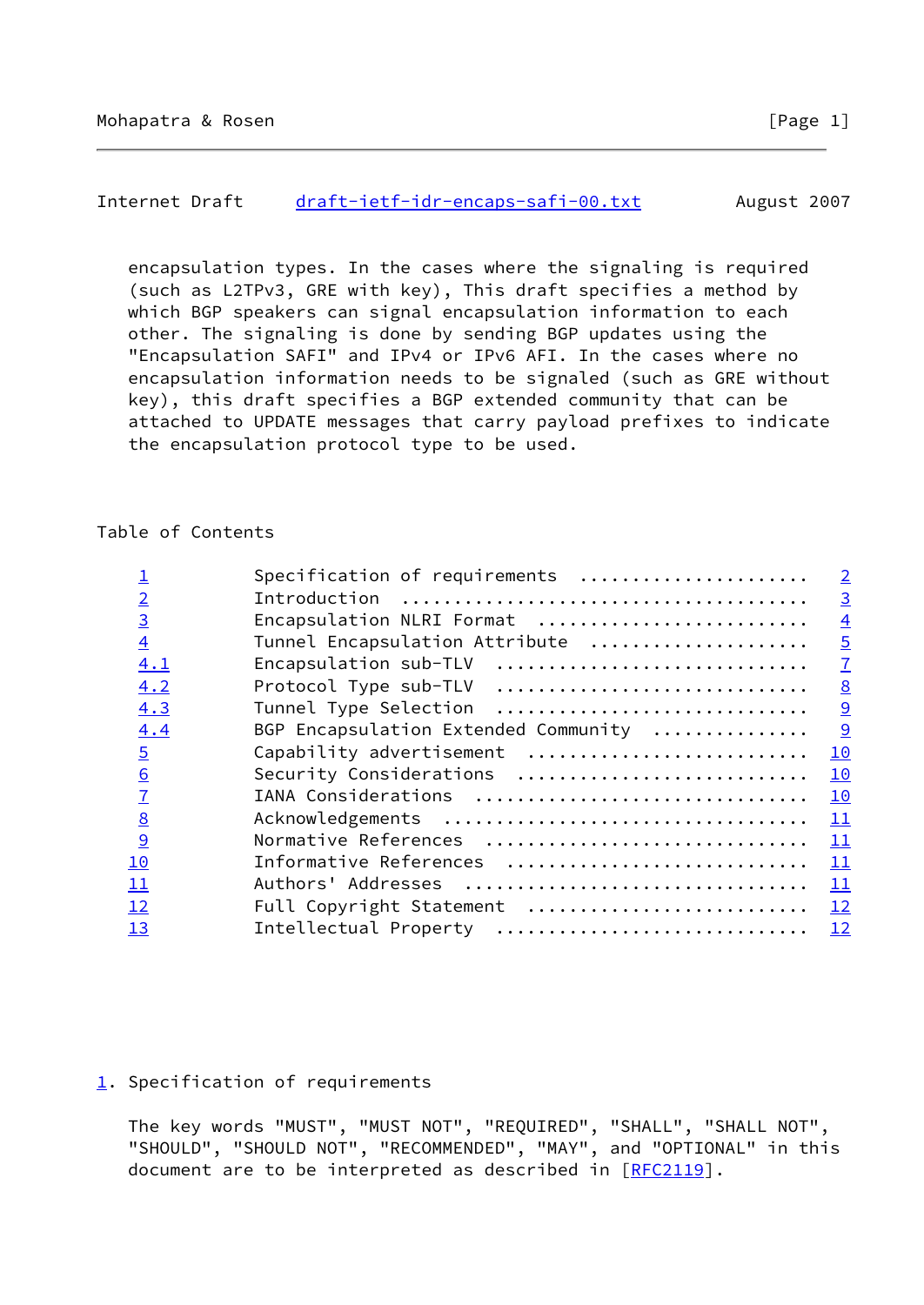Mohapatra & Rosen [Page 2]

#### <span id="page-2-1"></span>Internet Draft [draft-ietf-idr-encaps-safi-00.txt](https://datatracker.ietf.org/doc/pdf/draft-ietf-idr-encaps-safi-00.txt) August 2007

#### <span id="page-2-0"></span>[2](#page-2-0). Introduction

 Consider the case of a router R1 forwarding an IP packet P. Let D be P's IP destination address. R1 must look up D in its forwarding table. Suppose that the "best match" route for D is route Q, where Q is a BGP-distributed route whose "BGP next hop" is router R2. And suppose further that the routers along the path from R1 to R2 have entries for R2 in their forwarding tables, but do NOT have entries for D in their forwarding tables. For example, the path from R1 to R2 may be part of a "BGP-free core", where there are no BGP-distributed routes at all in the core. Or, as in [\[Softwires-Mesh-Frame-work\]](#page-12-3), D may be an IPv4 address while the intermediate routers along the path from R1 to R2 may support only IPv6.

 In cases such as this, in order for R1 to properly forward packet P, it must encapsulate P, and send P "through a tunnel" to R2. For example, R1 may encapsulate P using GRE, L2TPv3, IP-in-IP, etc., where the destination IP address of the encapsulation header is the address of R2.

 In order for R1 to encapsulate P for transport to R2, R1 must know what encapsulation protocol to use for transporting what sorts of packets to R2. R1 must also know how to fill in the various fields of the encapsulation header. With certain encapsulation types, this knowledge may be acquired by default or through manual configuration. Other encapsulation protocols have fields such as session id, key, or cookie which must be filled in. It would not be desirable to require every BGP speaker to be manually configured with the encapsulation information for every one of its BGP next hops.

 In this draft, we specify a way in which BGP itself can be used by a given BGP speaker to tell other BGP speakers, "if you need to encapsulate packets to be sent to me, here's the information you need to properly form the encapsulation header". A BGP speaker signals this information to other BGP speakers by using a distinguished SAFI value, the Encapsulation SAFI. The encapsulation SAFI can be used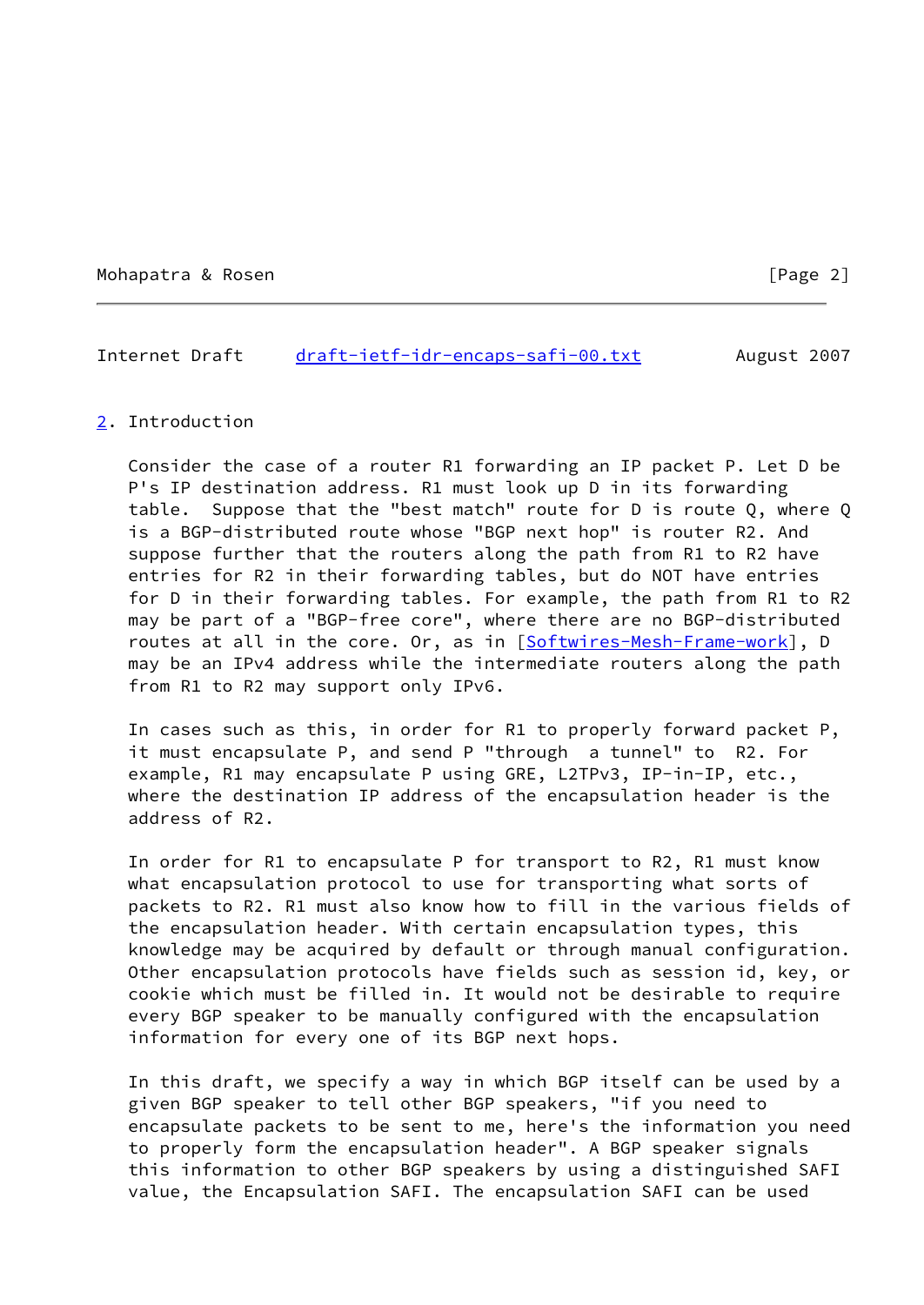with the AFI for IPv4 or with the AFI for IPv6. The IPv4 AFI is used when the encapsulated packets are to be sent using IPv4; the IPv6 AFI is used when the encapsulated packets are to be sent using IPv6.

 In a given BGP update, the NLRI of the encapsulation SAFI consists of the IP address (in the family specified by the AFI) of the originator of that update. The encapsulation information is specified in one or more BGP "tunnel encapsulation attributes" (specified herein). These attributes specify the encapsulation protocols that may be used, as well as specifying whatever additional information (if any) is needed in order to properly use those protocols. Other attributes, e.g., communities or extended communities, may also be included.

Mohapatra & Rosen **by a straight and a straight and a straight and a straight a straight and a straight a straight a straight a straight and straight a straight a straight and straight a straight a straight and straight a** 

<span id="page-3-0"></span>Internet Draft [draft-ietf-idr-encaps-safi-00.txt](https://datatracker.ietf.org/doc/pdf/draft-ietf-idr-encaps-safi-00.txt) August 2007

 Since the encapsulation information is coded as a set of attributes, one could ask whether a new SAFI is really required. After all, a BGP speaker could simply attach the tunnel encapsulation attributes to each prefix (like Q in our example) that it advertises. But with that technique, any change in the encapsulation information would cause a very large number of updates. Unless one really wants to specify different encapsulation information for each prefix, it is much better to have a mechanism in which a change in the encapsulation information causes a BGP speaker to advertise only a single update. Conversely, when prefixes get modified, the tunnel encapsulation information need not be exchanged.

 In this specification, a single SAFI is used to carry information for all encapsulation protocols. One could have taken an alternative approach of defining a new SAFI for each encapsulation protocol. However, with the specified approach, encapsulation information can pass transparently and automatically through intermediate BGP speakers (e.g., route reflectors) that do not necessarily understand the encapsulation information. This works because the encapsulation attribute is defined as an optional transitive attribute. New encapsulations can thus be added without the need to reconfigure any intermediate BGP system. If adding a new encapsulation required using a new SAFI, the information for that encapsulation would not pass through intermediate BGP systems unless those systems were reconfigured to support the new SAFI.

 For encapsulation protocols where no encapsulation information needs to be signaled (such as GRE without key), the egress router MAY still want to specify the protocol to use for transporting packets from the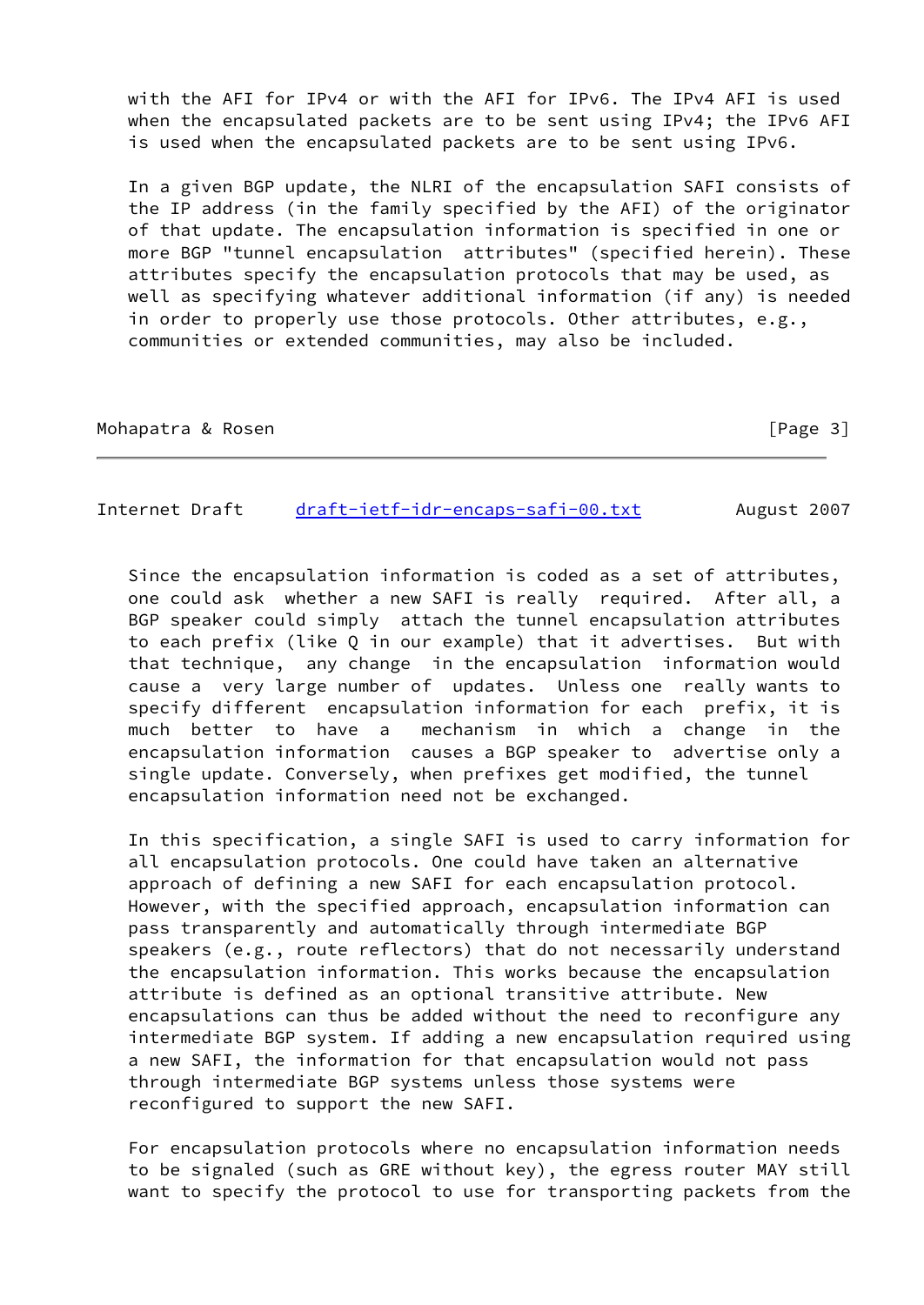ingress router. This draft specifies a new BGP extended community that can be attached to UPDATE messages that carry payload prefixes for this purpose.

<span id="page-4-0"></span>[3](#page-4-0). Encapsulation NLRI Format

The NLRI, defined below, is carried in BGP UPDATE messages [[RFC4271\]](https://datatracker.ietf.org/doc/pdf/rfc4271) using BGP multiprotocol extensions [[RFC4760\]](https://datatracker.ietf.org/doc/pdf/rfc4760) with an AFI of 1 or 2 (IPv4 or IPv6) [\[IANA-AF](#page-11-4)] and a SAFI value to be assigned by IANA (called as Encapsulation SAFI).

The NLRI is encoded in a format as defined in section [5 of \[RFC4760\]](https://datatracker.ietf.org/doc/pdf/rfc4760#section-5) (a 2-tuple of the form <length, value>). The value field is structured as follows:

#### Mohapatra & Rosen **by a straight and the contract of the Contract of Page 4**]

<span id="page-4-1"></span>

| Endpoint address (Variable) |  |
|-----------------------------|--|
|                             |  |

 - Endpoint Address: This field identifies the BGP speaker originating the update. It is typically one of the interface addresses configured at the router. The length of the endpoint address is dependent on the AFI being advertised. If the AFI is set to IPv4 (1), the the endpoint address is a 4-octet IPv4 address whereas if the AFI is set to IPv6 (2), the endpoint address is a 16-octet IPv6 address.

 An update message that carries the MP\_REACH\_NLRI or MP\_UNREACH\_NLRI with Encapsulation SAFI MUST also carry the BGP mandatory attributes: ORIGIN, AS\_PATH, and LOCAL\_PREF (for IBGP neighbors) as defined in [\[RFC4271](https://datatracker.ietf.org/doc/pdf/rfc4271)]. In addition, such an update message can also contain any of the BGP optional attributes, like Community or Extended Community attribute to influence an action on the receiving speaker.

 When a BGP speaker advertises the Encapsulation NLRI via BGP, it uses its own address as the BGP nexthop in the MP\_REACH\_NLRI or MP\_UNREACH\_NLRI attribute. The nexthop address is set based on the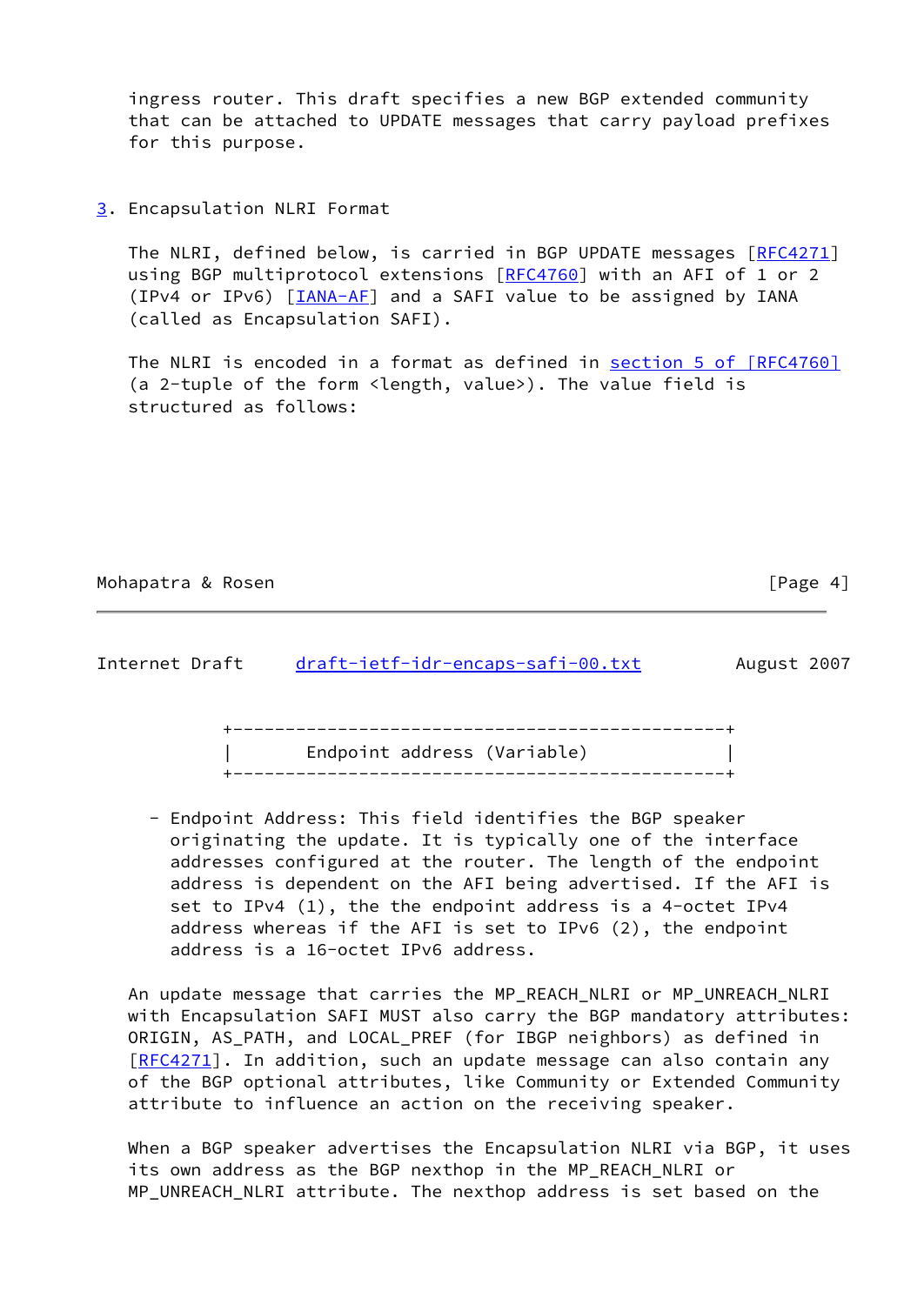AFI in the attribute. For example, if the AFI is set to IPv4 (1), the nexthop is encoded as a 4-byte IPv4 address. If the AFI is set to IPv6 (2), the nexthop is encoded as a 16-byte IPv6 address of the router. On the receiving router, the BGP nexthop of such an update message is validated by performing a recursive route lookup operation in the routing table.

 Bestpath selection of Encapsulation NLRIs is governed by the decision process outlined in section [9.1 of \[RFC4271\].](https://datatracker.ietf.org/doc/pdf/rfc4271#section-9.1) The encapsulation data carried through other attributes in the message are to be used by the receiving router only if the NLRI has a bestpath.

#### <span id="page-5-0"></span>[4](#page-5-0). Tunnel Encapsulation Attribute

 Tunnel Encapsulation attribute is an optional transitive attribute that is composed of a set of TLVs. The type code of the attribute is to be assigned by IANA. Each TLV contains information corresponding to a particular tunnel technology. The TLV is structured as follows:

## Mohapatra & Rosen **by The Contract Contract Contract Contract Contract Contract Contract Contract Contract Contract Contract Contract Contract Contract Contract Contract Contract Contract Contract Contract Contract Contrac**

Internet Draft [draft-ietf-idr-encaps-safi-00.txt](https://datatracker.ietf.org/doc/pdf/draft-ietf-idr-encaps-safi-00.txt) August 2007 0 1 2 3 0 1 2 3 4 5 6 7 8 9 0 1 2 3 4 5 6 7 8 9 0 1 2 3 4 5 6 7 8 9 0 1 +-+-+-+-+-+-+-+-+-+-+-+-+-+-+-+-+-+-+-+-+-+-+-+-+-+-+-+-+-+-+-+-+ Tunnel Type (2 Octets) | Length (2 Octets) | +-+-+-+-+-+-+-+-+-+-+-+-+-+-+-+-+-+-+-+-+-+-+-+-+-+-+-+-+-+-+-+-+ | | | **Value** | **Value** | **Value** | **Value** | **Value** | **Value** | **1**  | | +-+-+-+-+-+-+-+-+-+-+-+-+-+-+-+-+-+-+-+-+-+-+-+-+-+-+-+-+-+-+-+-+

 Tunnel Type (2 octets): It identifies the type of the tunneling technology being signaled. This document defines the following types:

- L2TPv3: Tunnel Type = 1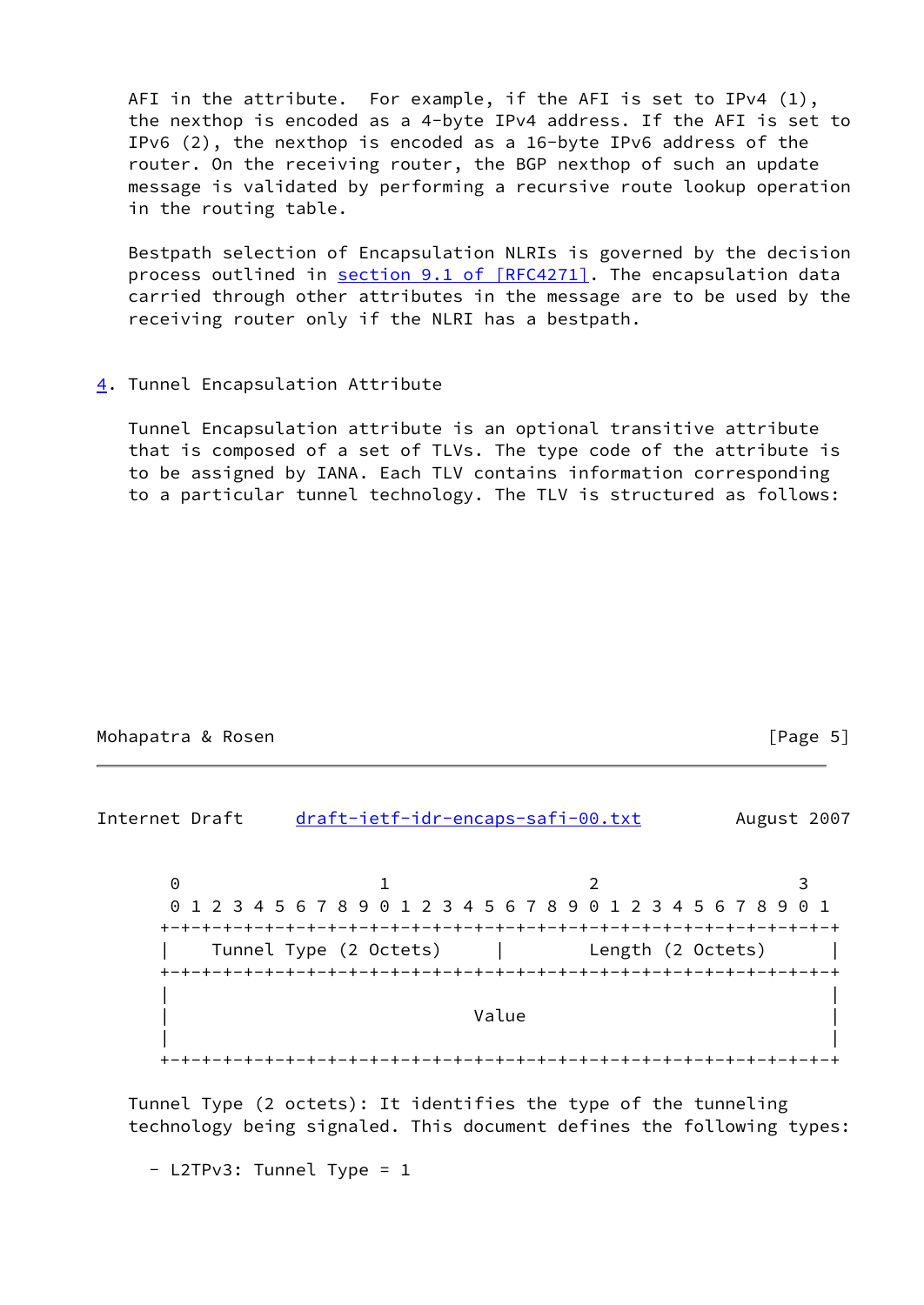- GRE: Tunnel Type = 2

Unknown types are to be ignored and skipped upon receipt.

Length (2 octets): the total number of octets of the Value field.

 Value (variable): The value is comprised of multiple sub-TLV's. Each sub-TLV consists of three fields: a one-octet type, one-octet length, and zero or more octets of value. The sub-TLV is structured as follows:

 +-----------------------------------+ | Sub-TLV Type (1 Octet) | +-----------------------------------+ | Sub-TLV Length (1 Octet) | +-----------------------------------+ Sub-TLV Value (Variable) | | +-----------------------------------+

 Sub-TLV Type (1 octet): Each sub-TLV type defines a certain property about the tunnel TLV that contains this sub-TLV. The following are the types defined in this document:

- Encapsulation: sub-TLV type = 1
- Protocol type: sub-TLV type = 2

When the TLV is being processed by a BGP speaker that will be performing encapsulation, any unknown sub-TLVs MUST be ignored and skipped. However if the TLV is understood, the entire TLV MUST NOT be ignored just because it contains an unknown sub-TLV.

| Mohapatra & Rosen | [Page 6] |
|-------------------|----------|
|                   |          |

<span id="page-6-0"></span>Internet Draft [draft-ietf-idr-encaps-safi-00.txt](https://datatracker.ietf.org/doc/pdf/draft-ietf-idr-encaps-safi-00.txt) August 2007

 Sub-TLV Length (1 octet): the total number of octets of the sub-TLV value field.

 Sub-TLV Value (variable): Encodings of the value field depend on the sub-TLV type as enumerated above. The following sub-sections define the encoding in detail.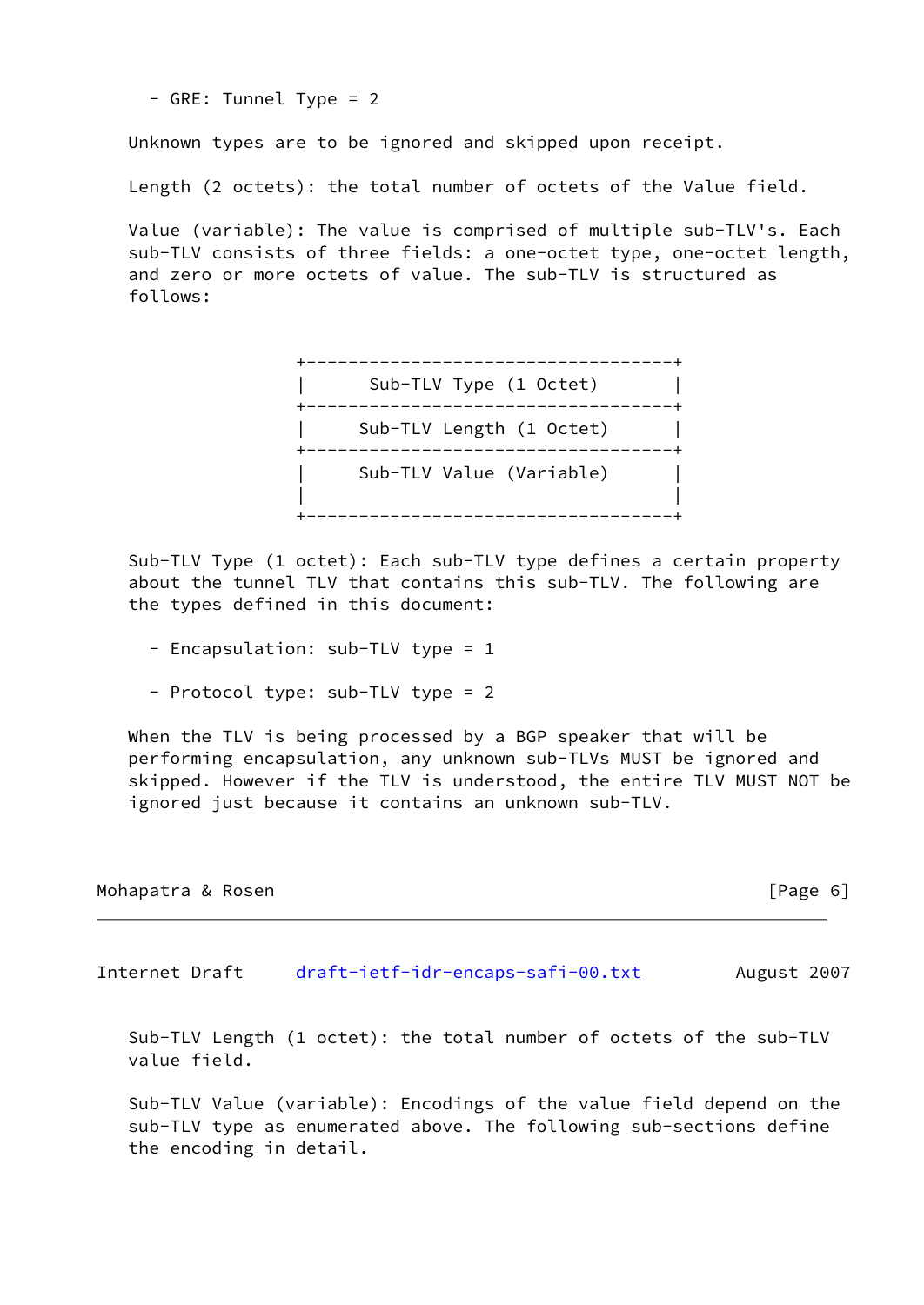<span id="page-7-0"></span>[4.1](#page-7-0). Encapsulation sub-TLV

 The syntax and semantics of the encapsulation sub-TLV is determined by the tunnel type of the TLV that contains this sub-TLV.

 When the tunnel type of the TLV is L2TPv3, the following is the structure of the value field of the encapsulation sub-TLV:

0 1 2 3 0 1 2 3 4 5 6 7 8 9 0 1 2 3 4 5 6 7 8 9 0 1 2 3 4 5 6 7 8 9 0 1 +-+-+-+-+-+-+-+-+-+-+-+-+-+-+-+-+-+-+-+-+-+-+-+-+-+-+-+-+-+-+-+-+ Session ID (4 octets) +-+-+-+-+-+-+-+-+-+-+-+-+-+-+-+-+-+-+-+-+-+-+-+-+-+-+-+-+-+-+-+-+ | | | Cookie (Variable) | | | +-+-+-+-+-+-+-+-+-+-+-+-+-+-+-+-+-+-+-+-+-+-+-+-+-+-+-+-+-+-+-+-+

- $*$  Session ID: a 4-octet value locally assigned by the advertising router that serves as a lookup key in the incoming packet's context.
- \* Cookie: an optional, variable length (encoded in octets 0 to 8 octets) value used by L2TPv3 to check the association of a received data message with the session identified by the Session ID. The Cookie value is tightly coupled with the Session ID.

 The length of the cookie is not encoded explicitly, but can be calculated as: (sub-TLV length - 4)

 When the tunnel type of the TLV is GRE, the following is the structure of the value field of the encapsulation sub-TLV:

| Mohapatra & Rosen |  |  |
|-------------------|--|--|
|-------------------|--|--|

<span id="page-7-1"></span>

| Internet Draft | draft-ietf-idr-encaps-safi-00.txt | August 2007 |
|----------------|-----------------------------------|-------------|
|                |                                   |             |

0 1 2 3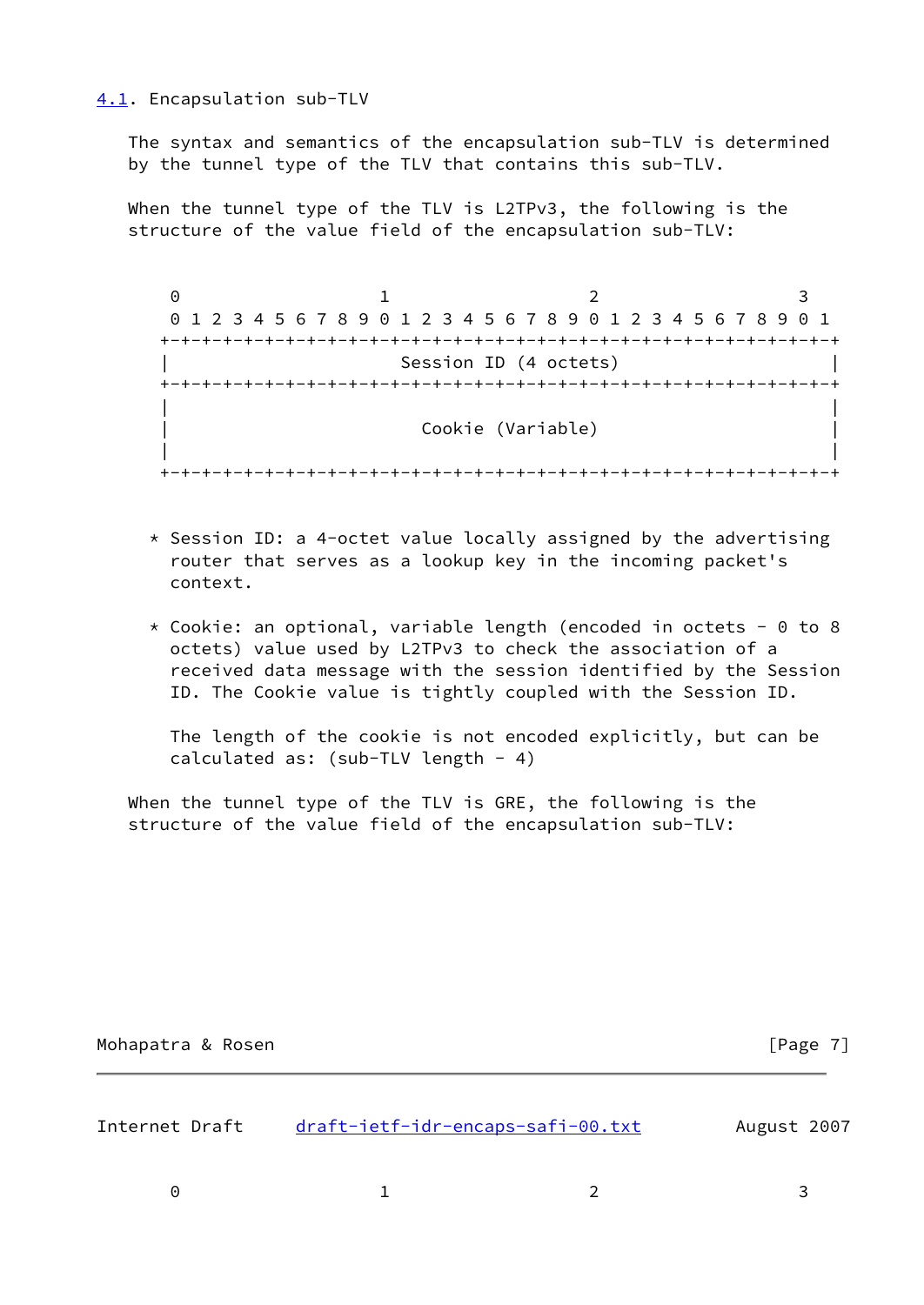|                    |  |  |  |  | 0 1 2 3 4 5 6 7 8 9 0 1 2 3 4 5 6 7 8 9 0 1 2 3 4 5 6 7 8 9 0 1 |  |  |  |  |  |  |  |  |  |  |  |  |  |  |  |  |
|--------------------|--|--|--|--|-----------------------------------------------------------------|--|--|--|--|--|--|--|--|--|--|--|--|--|--|--|--|
|                    |  |  |  |  |                                                                 |  |  |  |  |  |  |  |  |  |  |  |  |  |  |  |  |
| GRE Key (4 octets) |  |  |  |  |                                                                 |  |  |  |  |  |  |  |  |  |  |  |  |  |  |  |  |
|                    |  |  |  |  |                                                                 |  |  |  |  |  |  |  |  |  |  |  |  |  |  |  |  |

 $*$  GRE Key: A 4 Octet field that is generated by the advertising router. The actual method by which the key is obtained is beyond the scope of the document. The key is inserted into the GRE encapsulation header of the payload packets sent by ingress routers to the advertising router. It is intended to be used for identifying extra context information about the received payload.

 Note that the key is optional. Unless a key value is being advertised, the GRE encapsulation sub-TLV MUST NOT be present.

# <span id="page-8-0"></span>[4.2](#page-8-0). Protocol Type sub-TLV

 The protocol type sub-TLV MAY be encoded to indicate the type of the payload packets that will be encapsulated with the tunnel parameters being signaled in the TLV. The value field of the sub-TLV contains a 2-octet protocol type that is one of the types defined in  $[IMA-AF]$ as ETHER TYPEs.

 For example, if we want to use three L2TPv3 sessions, one carrying IPv4 packets, one carrying IPv6 packets, and one carrying MPLS packets, the egress router will include three TLVs of L2TPv3 encapsulation type, each specifying a different session id and a different payload type. The protocol type sub-TLV for these will be IPv4 (protocol type = 0x0800), IPv6 (protocol type = 0x86dd), and MPLS (protocol type = 0x8847) respectively. This informs the ingress routers of the appropriate encapsulation information to use with each of the given protocol types. Insertion of the specified session id at the ingress routers allows the egress to process the incoming packets correctly, according to their protocol type.

 Note that the protocol type sub-TLV is optional, e.g. if the tunneling technology is GRE, this sub-TLV is not required.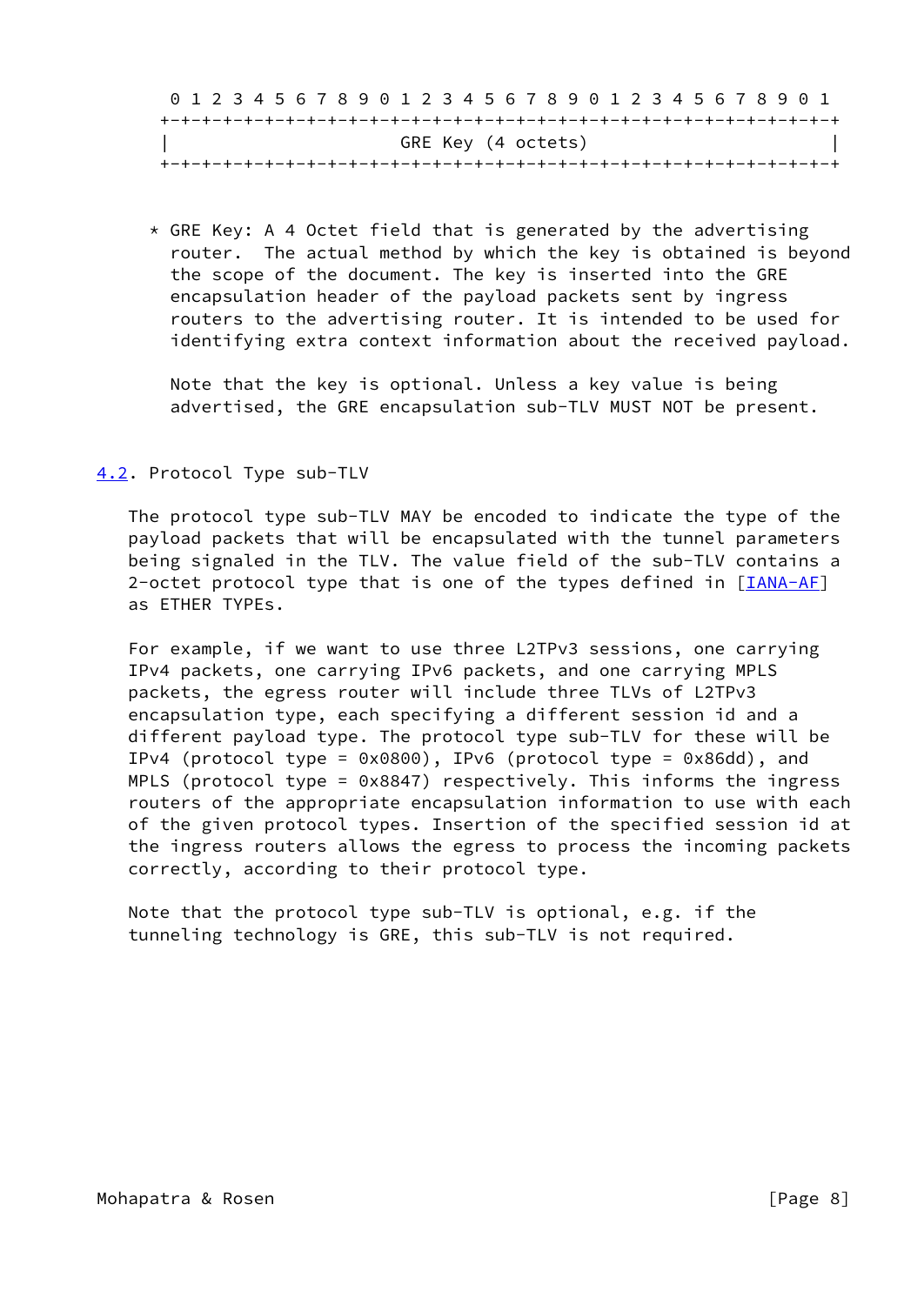# <span id="page-9-1"></span><span id="page-9-0"></span>[4.3](#page-9-0). Tunnel Type Selection

 A BGP speaker may include multiple tunnel TLVs in the tunnel attribute. The receiving speaker MAY have local policies defined to choose different tunnel types for different sets/types of payload prefixes received from the same BGP speaker. For instance, if a BGP speaker includes both L2TPv3 and GRE tunnel types in the tunnel attribute and it also advertises IPv4 and IPv6 prefixes, the ingress router may have local policy defined to choose L2TPv3 for IPv4 prefixes (provided the protocol type received in the tunnel attribute matches) and GRE for IPv6 prefixes.

 Additionally, the Encapsulation SAFI UPDATE message can contain a community or extended-community as a way to color the corresponding tunnel TLV(s). The same community or extended community can then be attached to the UPDATE messages that contain payload prefixes. This way, the BGP speaker can express the fact that it expects the packets corresponding to these payload prefixes to be received with a particular tunnel encapsulation header.

 In a multi-vendor deployment that has routers supporting different tunneling technologies, attaching community and/or extended-community to the Encapsulation SAFI UPDATE message can serve as a classification mechanism (for example, set A of routers for GRE and set B of routers for L2TPv3). The ingress router can then choose the encapsulation data appropriately while sending packets to an egress router.

 These communities/extended communities, if used, will be user defined and configured locally on the routers.

## <span id="page-9-2"></span>[4.4](#page-9-2). BGP Encapsulation Extended Community

 We define a BGP opaque extended community that can be attached to BGP UPDATE messages to indicate the encapsulation protocol to be used for sending packets from an ingress router to an egress router. Considering our example from the "Introduction" section, R2 MAY include this extended community specifying a particular tunnel type to be used in the UPDATE message that carries route Q to R1. This is useful if there are no explicit encapsulation information to be signaled using the encap SAFI for a tunneling protocol (such as GRE without key).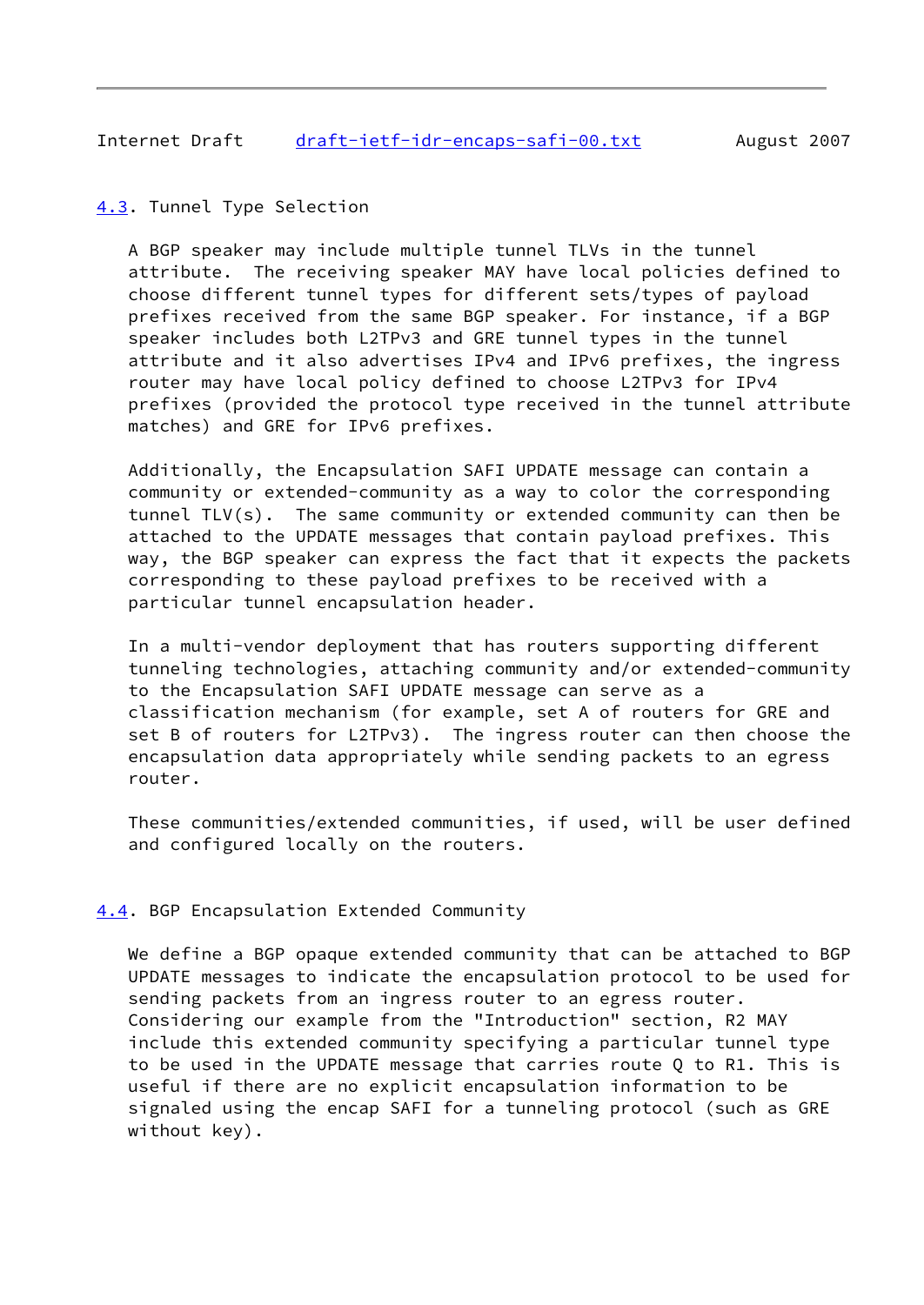<span id="page-10-1"></span>Internet Draft [draft-ietf-idr-encaps-safi-00.txt](https://datatracker.ietf.org/doc/pdf/draft-ietf-idr-encaps-safi-00.txt) August 2007  $0$  1 2 3 0 1 2 3 4 5 6 7 8 9 0 1 2 3 4 5 6 7 8 9 0 1 2 3 4 5 6 7 8 9 0 1 +-+-+-+-+-+-+-+-+-+-+-+-+-+-+-+-+-+-+-+-+-+-+-+-+-+-+-+-+-+-+-+-+ 0x03 | TBD | Reserved +-+-+-+-+-+-+-+-+-+-+-+-+-+-+-+-+-+-+-+-+-+-+-+-+-+-+-+-+-+-+-+-+ Reserved | Tunnel Type +-+-+-+-+-+-+-+-+-+-+-+-+-+-+-+-+-+-+-+-+-+-+-+-+-+-+-+-+-+-+-+-+

 The value of the high-order octet of the extended type field is 0x03, which indicates it's transitive. The value of the low-order octet of the extended type field is TBD.

 The last two octets of the value field encode a tunnel type as defined in this document.

#### <span id="page-10-0"></span>[5](#page-10-0). Capability advertisement

 A BGP speaker that wishes to exchange tunnel endpoint information must use the Multiprotocol Extensions Capability Code as defined in [\[RFC4760](https://datatracker.ietf.org/doc/pdf/rfc4760)], to advertise the corresponding (AFI, SAFI) pair.

## <span id="page-10-2"></span>[6](#page-10-2). Security Considerations

 If a third party is able to modify any of the information that is used to form encapsulation headers, or to choose a tunnel type, or to choose a particular tunnel for a particular payload type, user data packets may end up getting misrouted, misdelivered, and/or dropped.

## <span id="page-10-3"></span>[7](#page-10-3). IANA Considerations

 This document defines a new NLRI format, called Encapsulation NLRI, to be carried in BGP using multiprotocol extensions. It is to be assigned its own SAFI.

 This document defines a new BGP optional transitive attribute type, called Tunnel attribute and a new opaque extended community sub-type.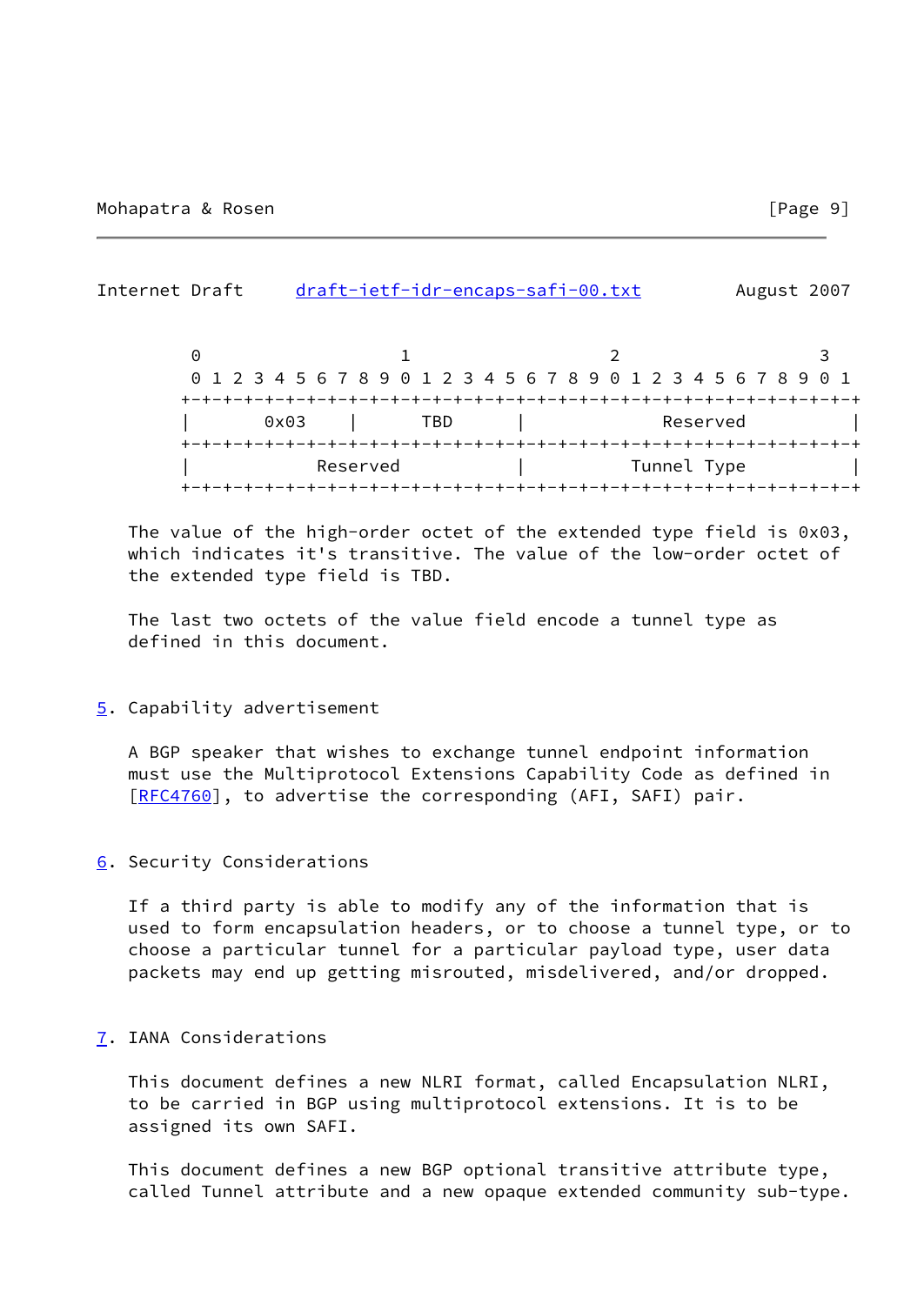These values are to be assigned by IANA.

 This document introduces Tunnel TLVs and sub-TLVs. The type space for both of these should be set up by IANA as a registry of 2-octet tunnel types and 1-octet sub-TLV types. These should be assigned on a first-come- first-serve basis.

## Mohapatra & Rosen [Page 10]

# <span id="page-11-1"></span>Internet Draft [draft-ietf-idr-encaps-safi-00.txt](https://datatracker.ietf.org/doc/pdf/draft-ietf-idr-encaps-safi-00.txt) August 2007

## <span id="page-11-0"></span>[8](#page-11-0). Acknowledgements

 This specification builds on prior work by Gargi Nalawade, Ruchi Kapoor, Dan Tappan, David Ward, Scott Wainner, Simon Barber, and Chris Metz. The current authors wish to thank all these authors for their contribution.

 The authors would like to thank John Scudder, Robert Raszuk, Keyur Patel, Chris Metz, and Yakov Rekhter for their valuable comments and suggestions.

<span id="page-11-2"></span>[9](#page-11-2). Normative References

 [RFC4271] Rekhter, Y., Li T., and Hares S.(editors), "A Border Gateway Protocol 4 (BGP-4)," [RFC 4271](https://datatracker.ietf.org/doc/pdf/rfc4271), January 2006.

[RFC4760] Bates et al, "Multiprotocol Extensions for BGP-4," [RFC](https://datatracker.ietf.org/doc/pdf/rfc4760) [4760](https://datatracker.ietf.org/doc/pdf/rfc4760), January 2007.

 [RFC2119] Bradner, S., "Key words for use in RFCs to Indicate Requirement Levels," March 1997.

<span id="page-11-4"></span> [IANA-AF] "Address Family Numbers," Reachable from <http://www.iana.org/numbers.html>

# <span id="page-11-3"></span>[10.](#page-11-3) Informative References

[SOFTWIRE] Dawkins S. (editor), "Softwire Problem Statement," [draft](https://datatracker.ietf.org/doc/pdf/draft-ietf-softwire-problem-statement-02.txt) [ietf-softwire-problem-statement-02.txt](https://datatracker.ietf.org/doc/pdf/draft-ietf-softwire-problem-statement-02.txt), May 2006.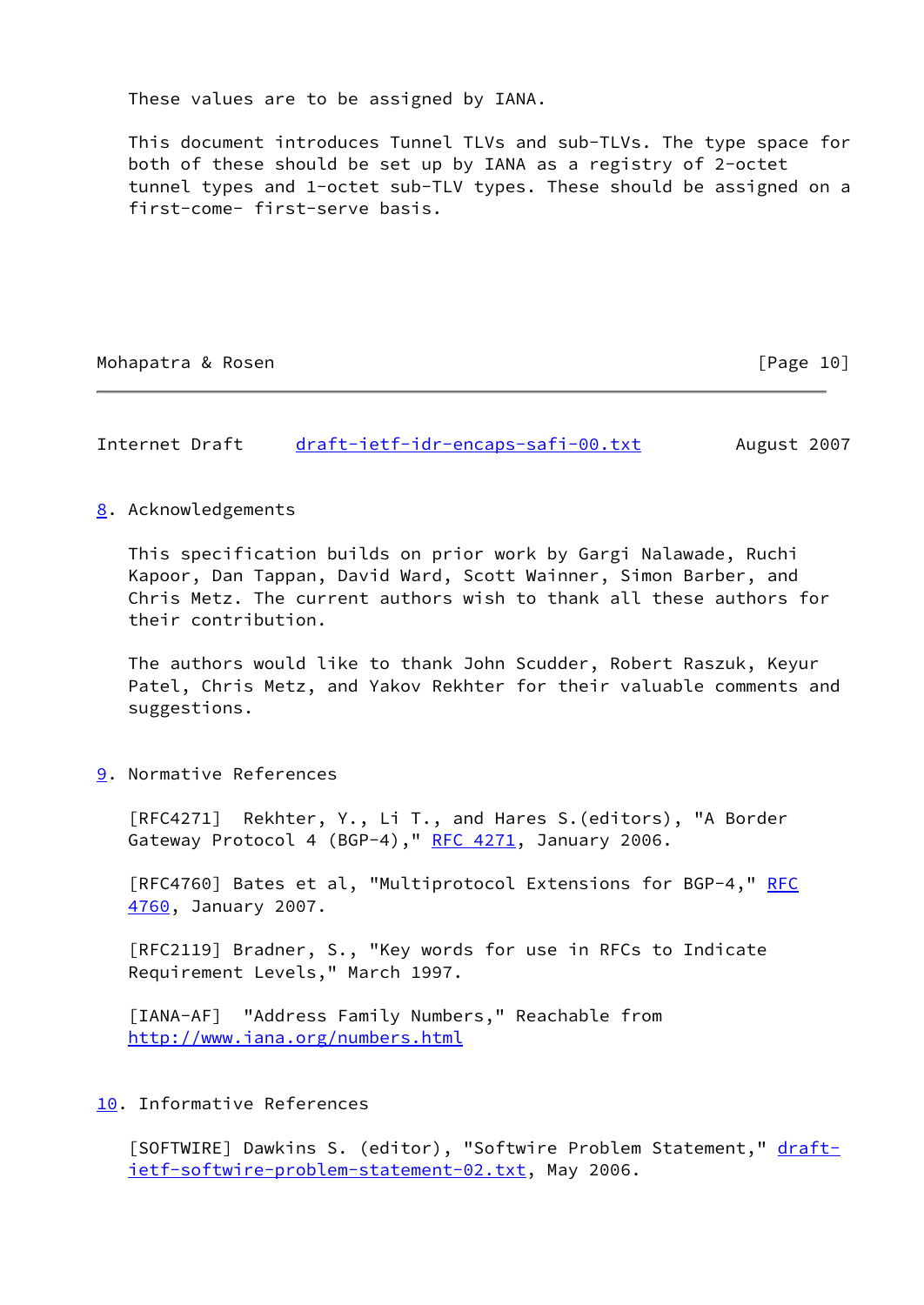<span id="page-12-3"></span>[Softwires-Mesh-Frame-work] Wu, J. et al, "Softwire Mesh Framework," [draft-ietf-softwire-mesh-framework-01.txt](https://datatracker.ietf.org/doc/pdf/draft-ietf-softwire-mesh-framework-01.txt), June 2007.

<span id="page-12-0"></span>[11.](#page-12-0) Authors' Addresses

 Pradosh Mohapatra Cisco Systems, Inc. 170 Tasman Drive San Jose, CA, 95134 Email: pmohapat@cisco.com

Mohapatra & Rosen **by a straight and the Contract of Contract Contract of Contract Contract Contract Contract Contract Contract Contract Contract Contract Contract Contract Contract Contract Contract Contract Contract Cont** 

<span id="page-12-2"></span>Internet Draft [draft-ietf-idr-encaps-safi-00.txt](https://datatracker.ietf.org/doc/pdf/draft-ietf-idr-encaps-safi-00.txt) August 2007

 Eric Rosen Cisco Systems, Inc. 1414 Massachusetts Avenue Boxborough, MA, 01719 E-mail: erosen@cisco.com

<span id="page-12-1"></span>[12.](#page-12-1) Full Copyright Statement

Copyright (C) The IETF Trust (2007).

 This document is subject to the rights, licenses and restrictions contained in  $BCP$  78, and except as set forth therein, the authors retain all their rights.

 This document and the information contained herein are provided on an "AS IS" basis and THE CONTRIBUTOR, THE ORGANIZATION HE/SHE REPRESENTS OR IS SPONSORED BY (IF ANY), THE INTERNET SOCIETY, THE IETF TRUST AND THE INTERNET ENGINEERING TASK FORCE DISCLAIM ALL WARRANTIES, EXPRESS OR IMPLIED, INCLUDING BUT NOT LIMITED TO ANY WARRANTY THAT THE USE OF THE INFORMATION HEREIN WILL NOT INFRINGE ANY RIGHTS OR ANY IMPLIED WARRANTIES OF MERCHANTABILITY OR FITNESS FOR A PARTICULAR PURPOSE.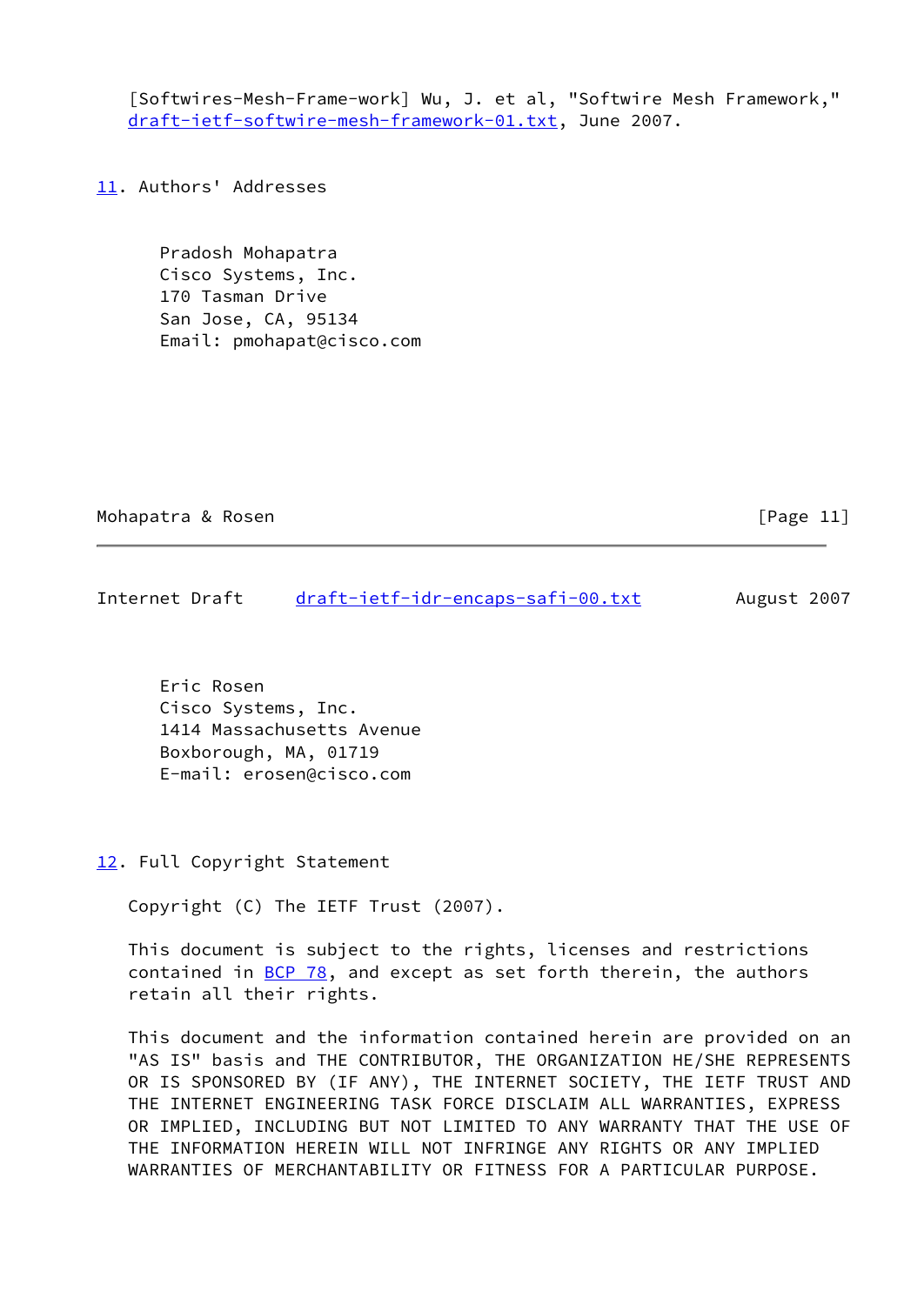# <span id="page-13-0"></span>[13.](#page-13-0) Intellectual Property

 The IETF takes no position regarding the validity or scope of any Intellectual Property Rights or other rights that might be claimed to pertain to the implementation or use of the technology described in this document or the extent to which any license under such rights might or might not be available; nor does it represent that it has made any independent effort to identify any such rights. Information on the procedures with respect to rights in RFC documents can be found in [BCP 78](https://datatracker.ietf.org/doc/pdf/bcp78) and [BCP 79](https://datatracker.ietf.org/doc/pdf/bcp79).

 Copies of IPR disclosures made to the IETF Secretariat and any assurances of licenses to be made available, or the result of an attempt made to obtain a general license or permission for the use of such proprietary rights by implementers or users of this specification can be obtained from the IETF on-line IPR repository at <http://www.ietf.org/ipr>.

 The IETF invites any interested party to bring to its attention any copyrights, patents or patent applications, or other proprietary rights that may cover technology that may be required to implement this standard. Please address the information to the IETF at ietf-

| Mohapatra & Rosen |  | [Page 12] |  |
|-------------------|--|-----------|--|
|                   |  |           |  |

Internet Draft [draft-ietf-idr-encaps-safi-00.txt](https://datatracker.ietf.org/doc/pdf/draft-ietf-idr-encaps-safi-00.txt) August 2007

ipr@ietf.org.